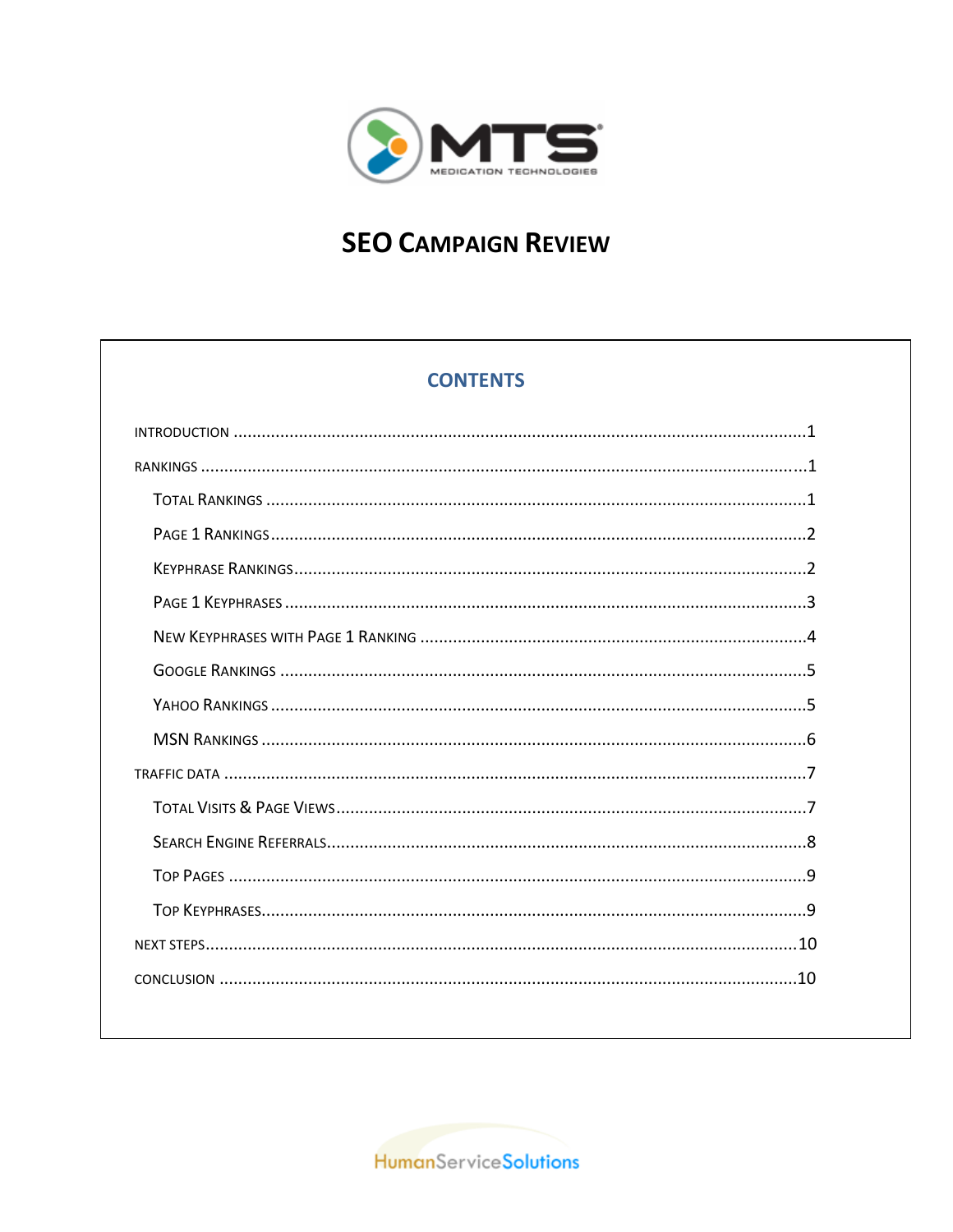

#### **INTRODUCTION**

The following document outlines search engine optimization (SEO) campaign results for MTS Medication Technologies. This analysis provides examples of significant increases in search rankings for target terms across major search engines, as well as increases in search engine referrals and overall site traffic, during a one month period (April,  $20<sup>th</sup>$ , 2009 – May, 20<sup>th</sup>, 2009) compared to the baseline period (February 20<sup>th</sup>, 2009 – March,  $20<sup>th</sup>$ , 2009). These gains are largely attributable to MTS's implementation of SEO best practices and recommendations, as directed by Human Service Solutions (HSS), including key term research, optimization of browser titles and page headers, internal linking strategies, URL redirects and content optimization.

#### **RANKINGS**

#### **Total Rankings**

Since Baseline (March of 2009), total rankings for all target key terms within the top 3 search engines (Google, Yahoo and MSN) for MTS have increased by 186%. A "ranking" term is a term that appears within the top 30 positions (or top 3 pages) of a search engine.

There was an increase of 147 total rankings from May, 2009 from Baseline, thus significantly increasing MTS's search visibility and the capacity for attracting targeted traffic.



*Total Rankings have increased 186%*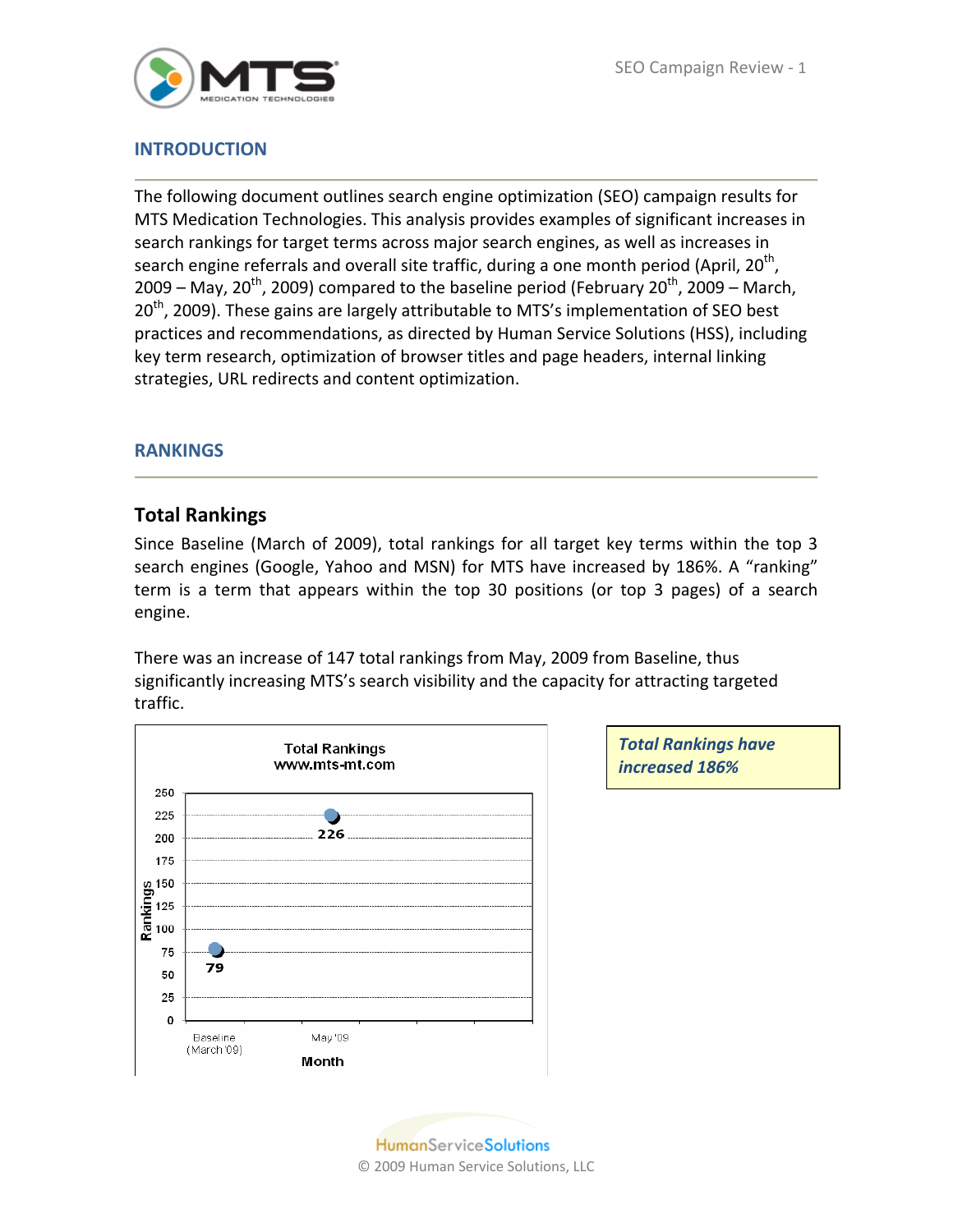

## **Page 1 Rankings**

Page 1 rankings also saw a large increase within the 3 major search engines with a 182% improvement from Baseline. Position 1 rankings (number of terms appearing as the first result) also jumped by 227%,



*Page 1 Rankings have increased 182%; Position 1 Rankings have increased by 227%.*

## **Keyphrase Rankings**

A total of 37 keyphrases were ranking at Baseline. Since then, the number has increased by 57% (58). During Baseline, 18 unique keyphrases were enjoying Page 1 rankings. Since then, the number of unique keyphrases has increased to 45 ‐ a 150% jump. Below is a chart of the increase in keyphrases ranking from Baseline:



*The total number of keyphrases ranking has increased 57%*

*The number of keyphrases with a Page 1 ranking has increased by 150%*

**HumanServiceSolutions** © 2009 Human Service Solutions, LLC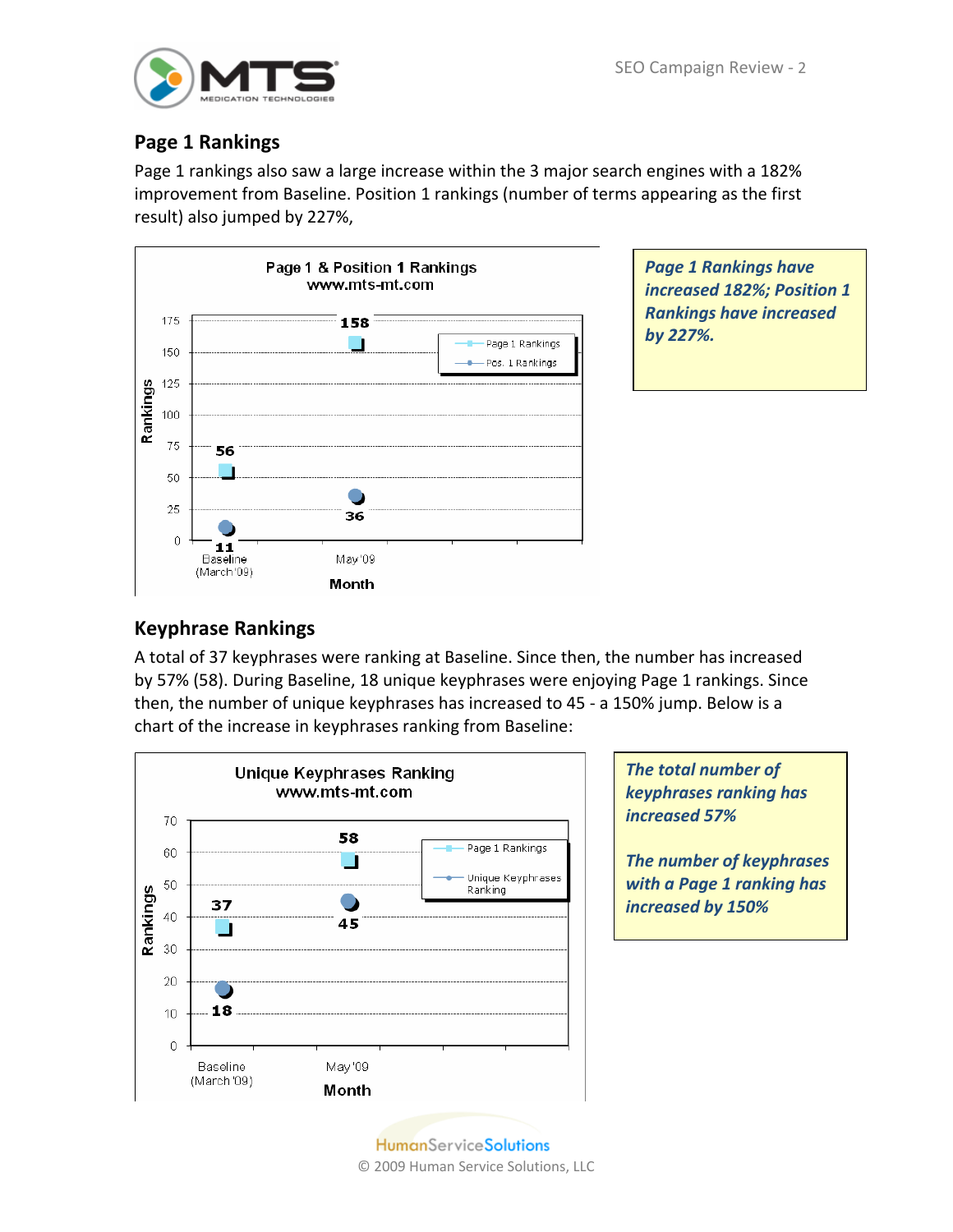

## **Page 1 Keyphrases**

The following is a list of terms that were ranking on Page 1 of the 3 major search engines from Baseline compared to May of 2009 (red font indicates new terms that were not previously ranking at baseline):

| Baseline (April, 2009)<br><b>Keyphrases Ranking</b> | May, 2009 Keyphrases<br>Ranking |  |  |
|-----------------------------------------------------|---------------------------------|--|--|
| ancillary labels                                    | am labels                       |  |  |
| autobond                                            | ancillary labels                |  |  |
| centrafill                                          | automated filler                |  |  |
| deblister machine                                   | automated label applicator      |  |  |
| deblistering machine                                | cold seal                       |  |  |
| medication packaging systems                        | deblister machine               |  |  |
| medication punch cards                              | deblistering machine            |  |  |
| medication technologies                             | gemini sealer                   |  |  |
| medlocker                                           | heat seal blister               |  |  |
| medtimes                                            | medical labeling                |  |  |
| mts                                                 | medication compliance research  |  |  |
| mts 350                                             | medication packaging            |  |  |
| mts 400                                             | medication packaging systems    |  |  |
| mts 500                                             | medication punch cards          |  |  |
| mts medication technologies                         | medication storage              |  |  |
| ondemand accuflex                                   | medication technologies         |  |  |
| ondemand express                                    | medlocker                       |  |  |
| opti pak                                            | medtimes                        |  |  |
|                                                     | morning labels                  |  |  |
|                                                     | mts                             |  |  |
|                                                     | mts 350                         |  |  |
|                                                     | mts 400                         |  |  |
|                                                     | mts 500                         |  |  |
|                                                     | mts medication technologies     |  |  |
|                                                     | mts software                    |  |  |
|                                                     | ondemand 400                    |  |  |
|                                                     | ondemand accuflex               |  |  |
|                                                     | ondemand express                |  |  |
|                                                     | opti pak                        |  |  |
|                                                     | patient medication adherence    |  |  |
|                                                     | pharmacy automation equipment   |  |  |
|                                                     | pharmacy inventory control      |  |  |
|                                                     | pharmacy labeling               |  |  |
|                                                     | pharmacy labels                 |  |  |
|                                                     | pharmacy medication management  |  |  |
|                                                     | pharmacy packaging              |  |  |
|                                                     | pharmacy sealers                |  |  |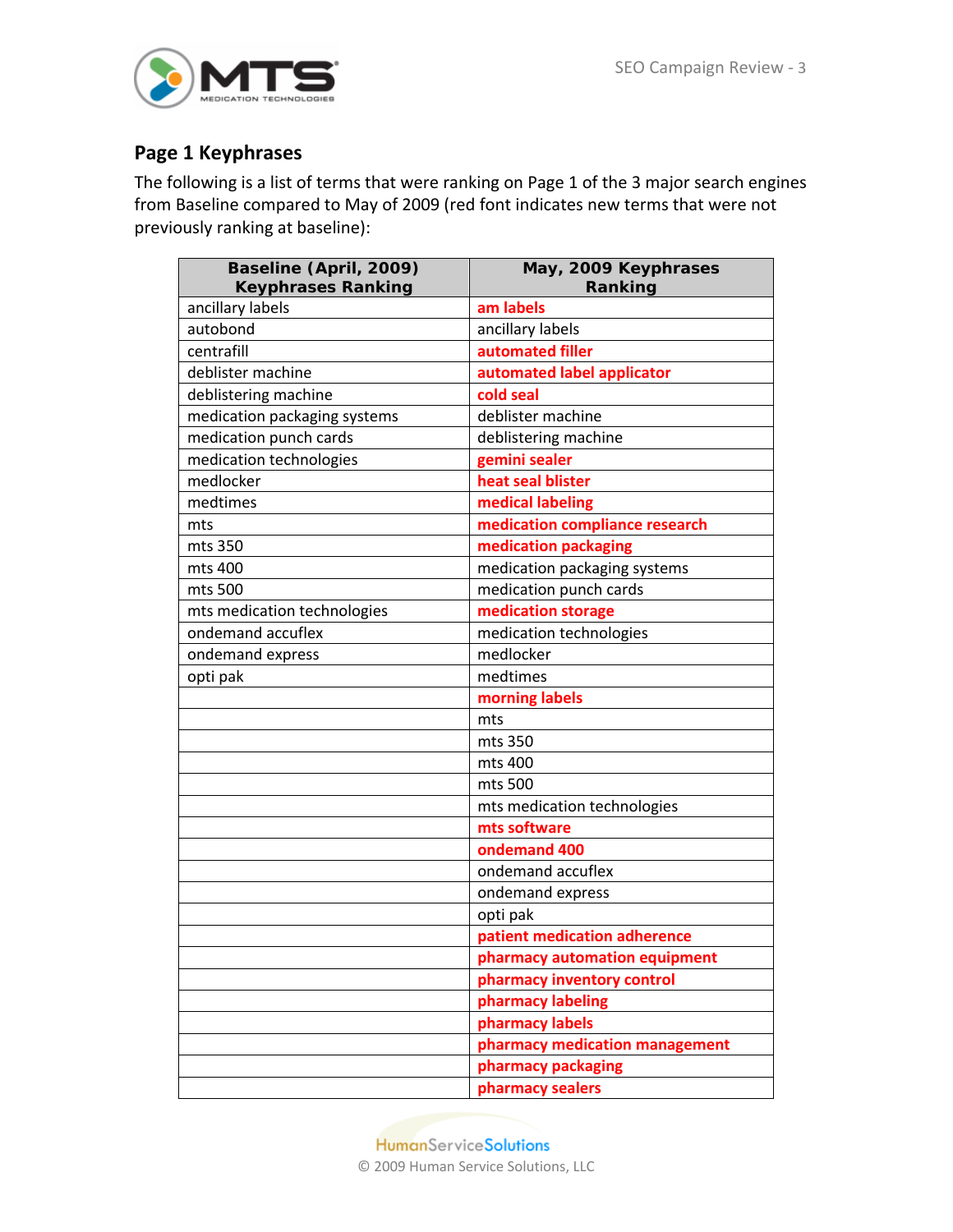

| pill bob              |
|-----------------------|
| rx printers           |
| rxmap                 |
| sealing cork          |
| sealing roller        |
| single dose packaging |
| unit dose labeling    |
| unit dose packaging   |
|                       |

## **New Keyphrases with Page 1 Ranking**

The terms enjoying the most significant improvement from Baseline are listed below and include their estimated monthly search query volume (QV). These terms were not ranking prior to the MTS re‐launch within the largest search engine Google and have improved to Page 1 rankings.

| <b>Keyphrases Ranking in Google</b> | QV             | <b>Baseline</b> | May, 2009               |
|-------------------------------------|----------------|-----------------|-------------------------|
|                                     |                | <b>Ranking</b>  | <b>Ranking</b>          |
| pharmacy sealers                    | 0              | N/A             | 1                       |
| sealing cork                        | 400            | N/A             | 2                       |
| ancillary labels                    | 140            | N/A             | 2                       |
| ondemand 400                        | 0              | N/A             | 2                       |
| heat seal blister                   | 140            | N/A             | $\overline{\mathbf{2}}$ |
| gemini sealer                       | 38             | N/A             | 2                       |
| morning labels                      | 215            | N/A             | 3                       |
| rxmap                               | $\overline{0}$ | N/A             | 3                       |
| medication punch cards              | 43             | N/A             | 4                       |
| pharmacy labeling                   | 250            | N/A             | 4                       |
| deblister machine                   | 55             | N/A             | 5                       |
| rx printers                         | 1,354          | N/A             | 5                       |
| single dose packaging               | 112            | N/A             | 5                       |
| deblistering machine                | 89             | N/A             | 6                       |
| medtimes                            | 43             | N/A             | 6                       |
| sealing roller                      | 169            | N/A             | 7                       |
| pharmacy automation equipment       | 25             | N/A             | 7                       |
| opti pak                            | 400            | N/A             | 7                       |
| pill bob                            | 262            | N/A             | 8                       |
| medical labeling                    | 2,000          | N/A             | 8                       |
| unit dose labeling                  | 34             | N/A             | 8                       |

#### **Total Estimated Monthly QV = 5,769**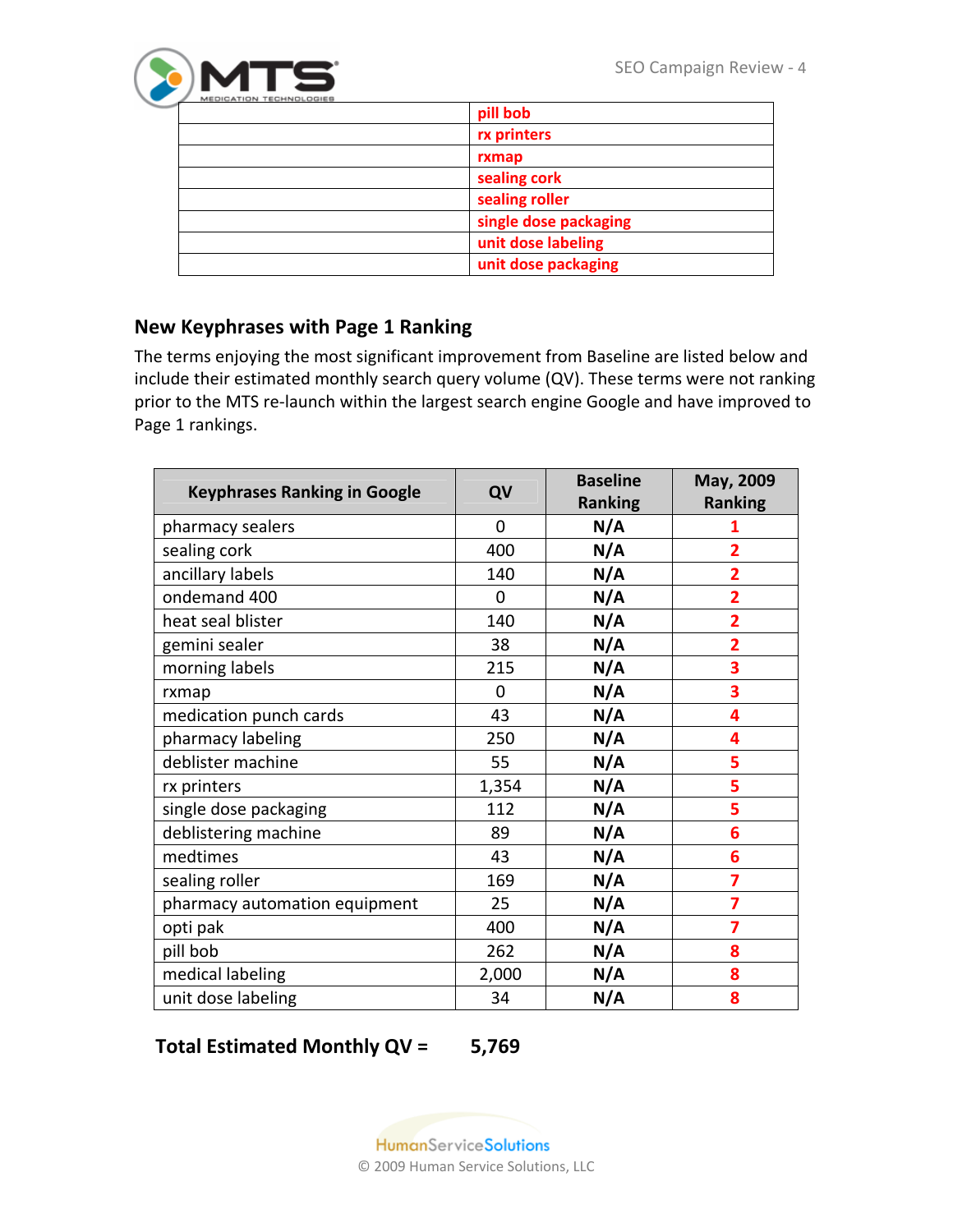

### **Google Rankings**

Within Google, the largest search engine which owns almost 65% of the search engine landscape, total rankings from Baseline nearly tripled (235%). Page 1 rankings in Google jumped up from 12 to 39 (225%). In fact, the number of Page 1 Google rankings in May 2009, was 72% of the total number of rankings at Baseline (see below):



*Total Google rankings have increased by 235%*

*Google Page 1 rankings have increased by 255%*

# **Yahoo Rankings**

Within Yahoo!, the second largest search engine (28% search engine landscape), MTS enjoyed over a 193% increase in total Yahoo rankings and another 164% in Page 1 rankings from Baseline (see below):



*Total Yahoo rankings have increased by 193%*

*Yahoo Page 1 rankings have increased by 164%*

**HumanServiceSolutions** © 2009 Human Service Solutions, LLC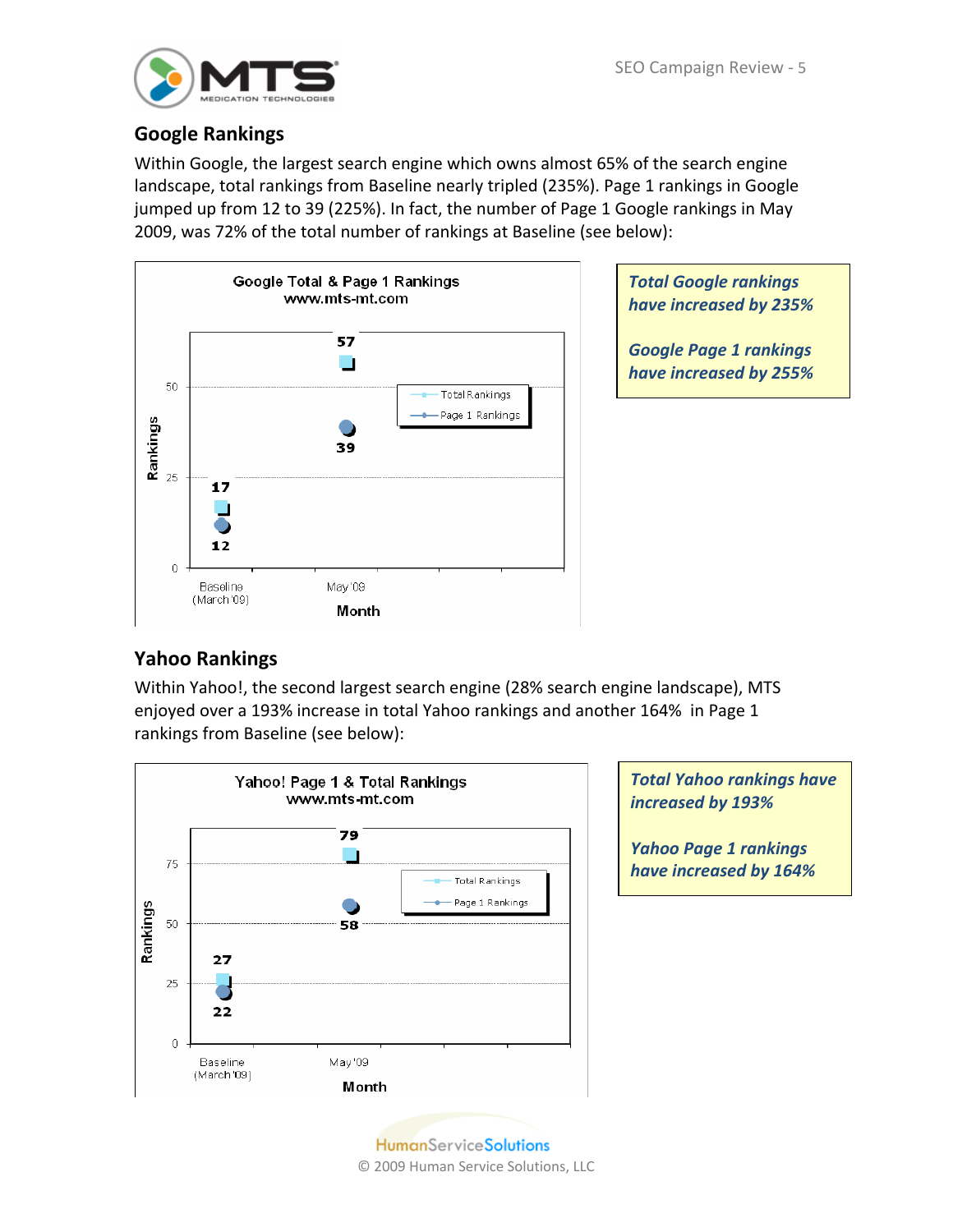

#### **MSN Rankings**

Within MSN, the third largest search engine (9.8% search engine landscape), MTS Page 1 rankings increased by 157% since Baseline and total rankings increased by 177% (see below):



*Total MSN rankings have increased by 157%*

*MSN Page 1 ranking have increased by 177%*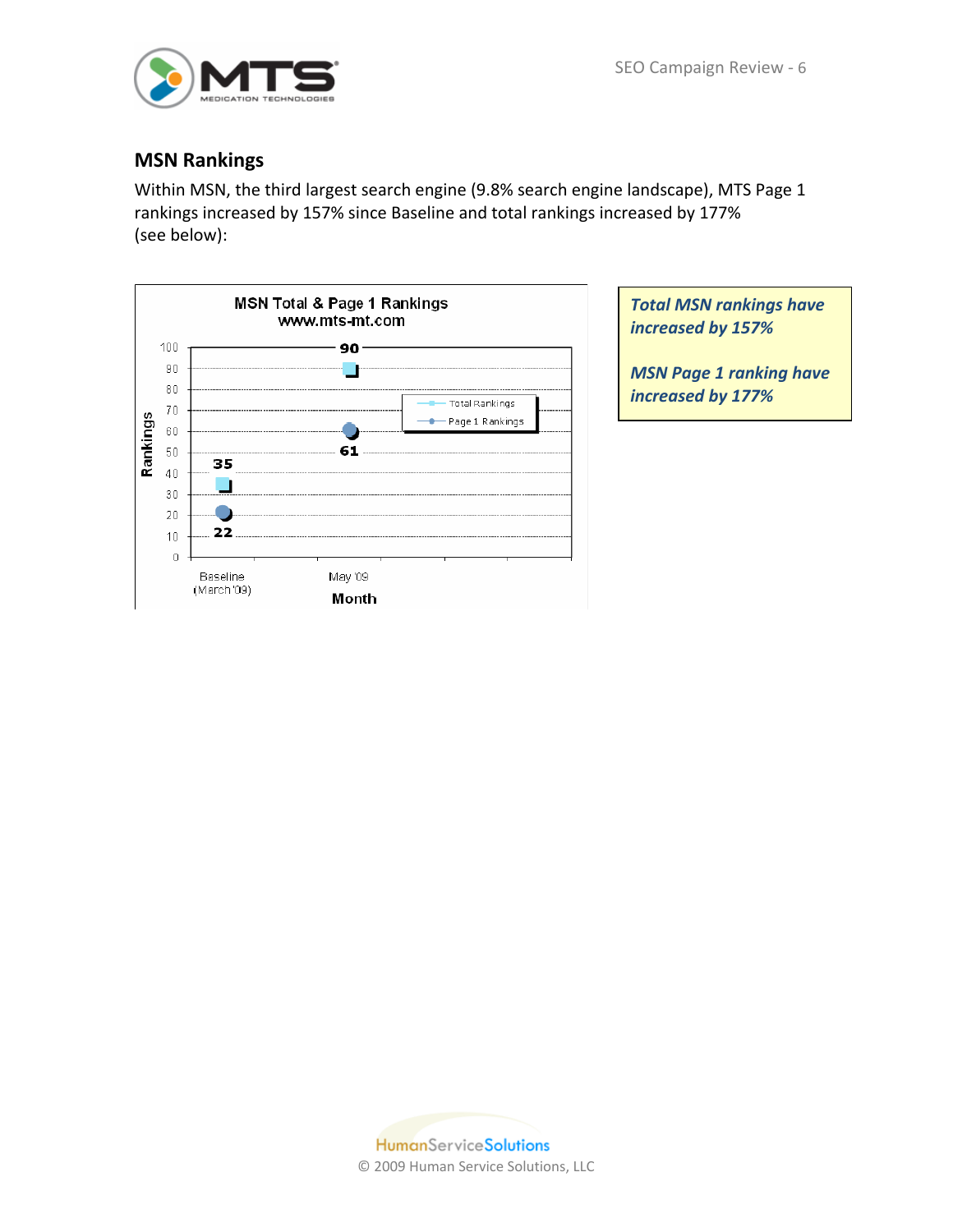

#### **TRAFFIC DATA**

#### **Total Visits & Page Views**

Through Google Analytics, HSS was able to monitor site traffic and visitor statistics for MTS, and better understand how users found the website. Prior to the implementation of SEO recommendations, MTS had over 3,000 visits from Baseline (February 20<sup>th</sup>, 2009 – March 20<sup>th</sup>, 2009). Current traffic from April 20<sup>th</sup>, 2009 – May 20<sup>th</sup>, 2009 reached over 4,000 visits (4,140), an increase of 19% from Baseline. Page views also increased by over 7,500 from Baseline, marking a 49% increase in April  $20^{th}$ , 2009 – May  $20^{th}$ , 2009.

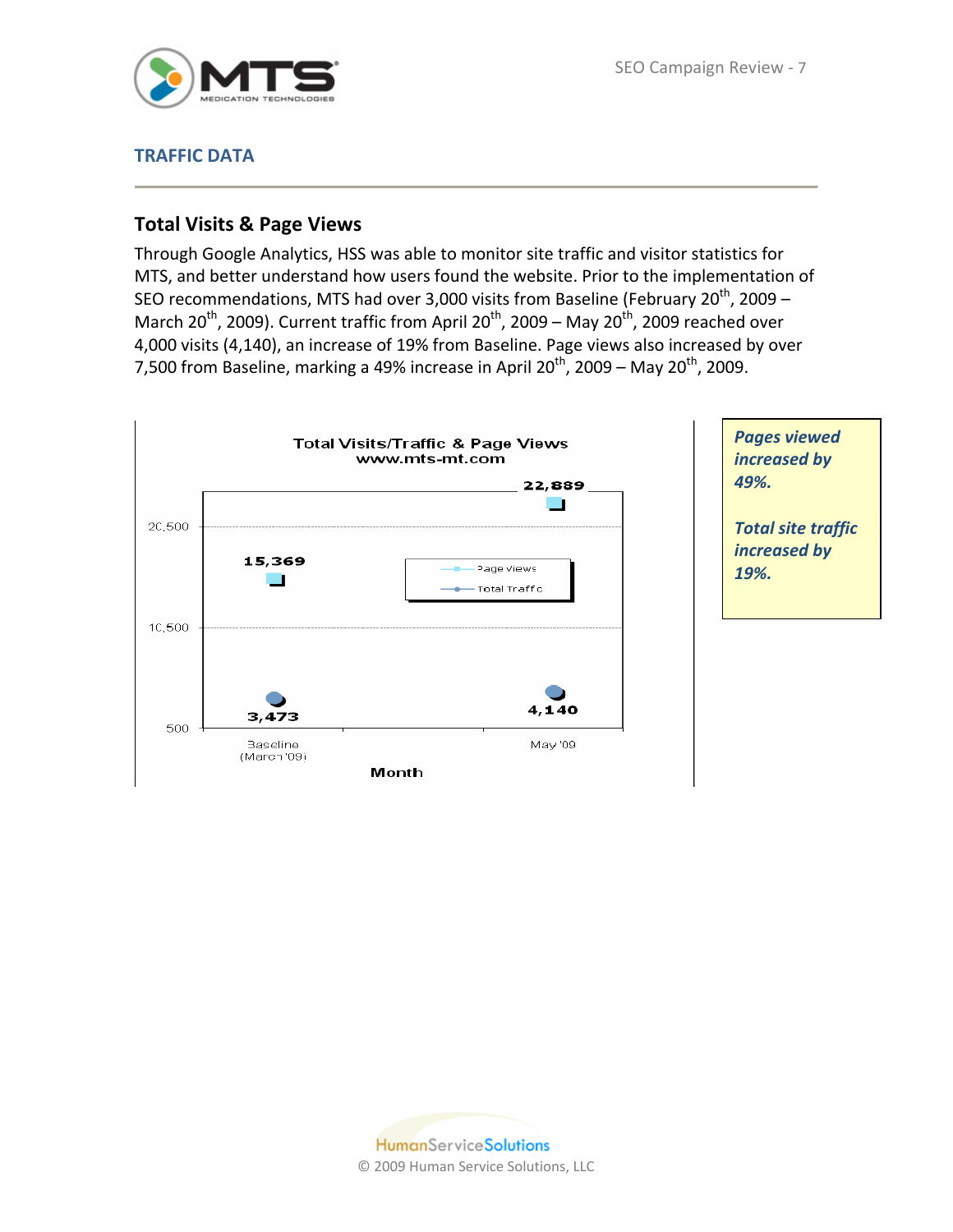

### **Search Engine Referrals**

Search engine referrals account for 47% of all visits to MTS. In May, 2009, of the 4,140 visits to MTS, 1,924 came from search engine referrals. Total search engine referrals increased by 763 more visits (66% increase) from Baseline.

77% of all search engine referral traffic to MTS is coming from Google, the search engine with the largest market share. This is an increase of 78% (646) over Baseline. The increased search traffic to MTS is due in large part to the increased rankings of high query volume terms that are now appearing on page 1 in Google. Below is a graph illustrating the percentage share of search engine referral visits and Google specific search engine referral visits to the MTS website.

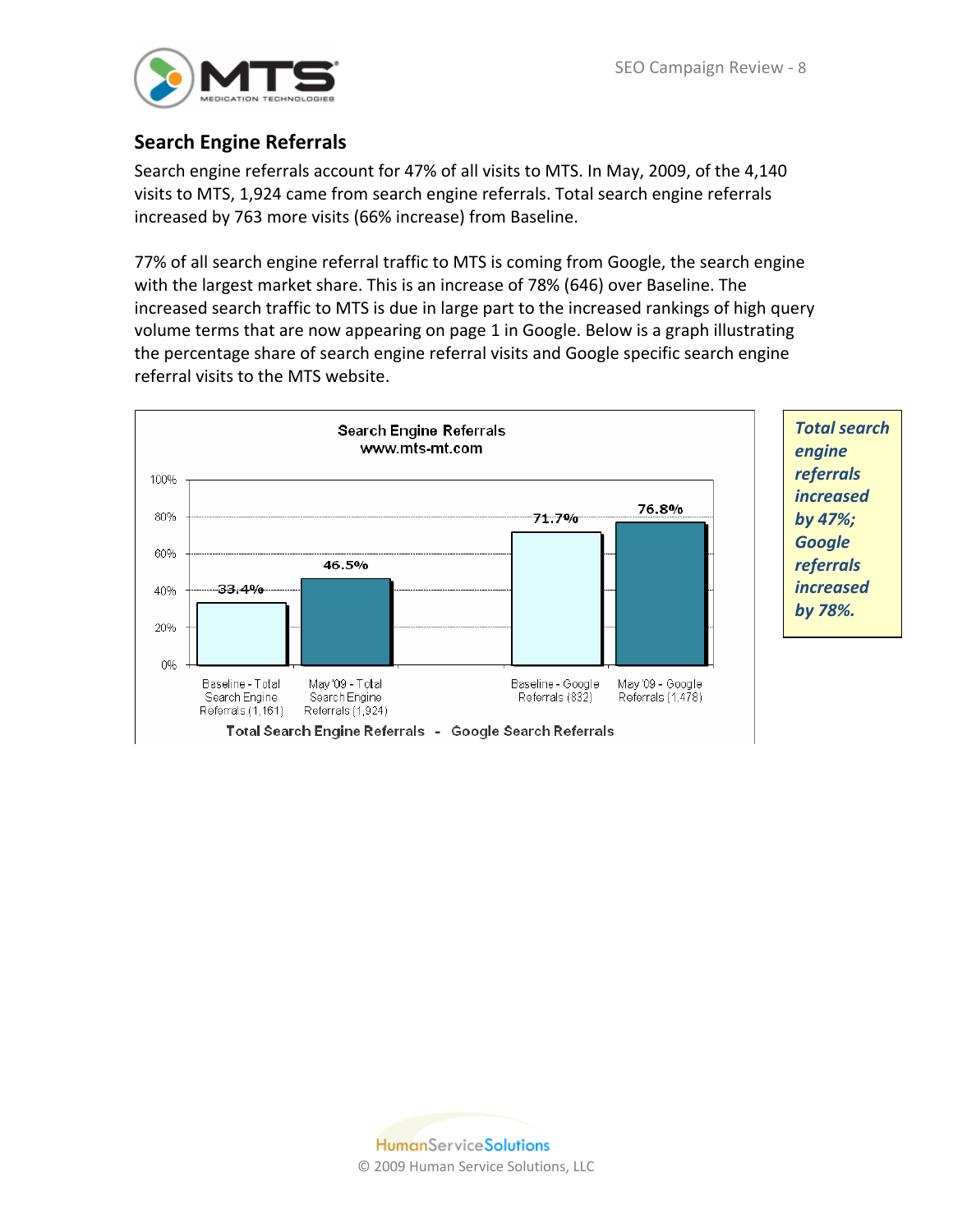

### **Top Pages**

As expected, the MTS home page was the highest viewed page with 4,106 views, an increase of 31% from Baseline (3,131). Other popular pages also saw significant increases.

| <b>Top Pages Viewed</b>                             | Feb/March '09 | April/May '09 | <b>Difference</b> |
|-----------------------------------------------------|---------------|---------------|-------------------|
| www.mts-mt.com                                      | 3,131         | 4,106         | $+975$            |
| (/index.php?module=NukeWrapper&url=/home.html)      |               |               |                   |
| /pharmacy/                                          | N/A           | 1,383         | $+1,383$          |
| /about-us/                                          | 261           | 1,266         | $+1,005$          |
| (/index.php?module=NukeWrapper&url=/aboutmts.html)  |               |               |                   |
| /contact/                                           | 639           | 1,044         | $+405$            |
| (/index.php?module=NukeWrapper&url=/contactus.html) |               |               |                   |
| /consumers/                                         | N/A           | 812           | $+812$            |
| /pharmacy/single-dose-packaging/                    | N/A           | 751           | $+751$            |

Here is additional analysis regarding the increases of these pages:

• Of importance is the new "/pharmacy/" section, which gained 1,383 views and the "/consumers/" section which attained another 812 pages viewed, which accounted for 2,195 of the total pages viewed since the MTS site re‐launched.

### **Top Keyphrases**

The graph below shows the top keyphrases bringing traffic to the MTS site. "mts medication technologies" (372), was the top keyphrase leading visitors to the MTS site with an increase of 45% from Baseline (257). The top 5 keyphrases driving traffic to the MTS site are all branded keyphrases or have an iterance of the MTS brand‐name. Currently, the highest non‐branded keyphrase is "medication technologies" (55 visits) and "pill bob" (13 visits). As the site continues to gain more visibility in the search engines and users become more familiar with the new MTS site, HSS fully expects to see an increase in non‐branded keyphrases driving traffic to the site.

| <b>Top Terms Directing Traffic</b> | Feb/March '09 | April/May '09 | <b>Difference</b> |
|------------------------------------|---------------|---------------|-------------------|
| mts medication technologies        | 257           | 372           | $+115$            |
| mts-mt.com                         | 69            | 144           | $+75$             |
| mts medication                     | 54            | 82            | $+28$             |
| www.mts-mt.com                     | 49            | 63            | $+14$             |
| mts packaging                      | 32            | 60            |                   |